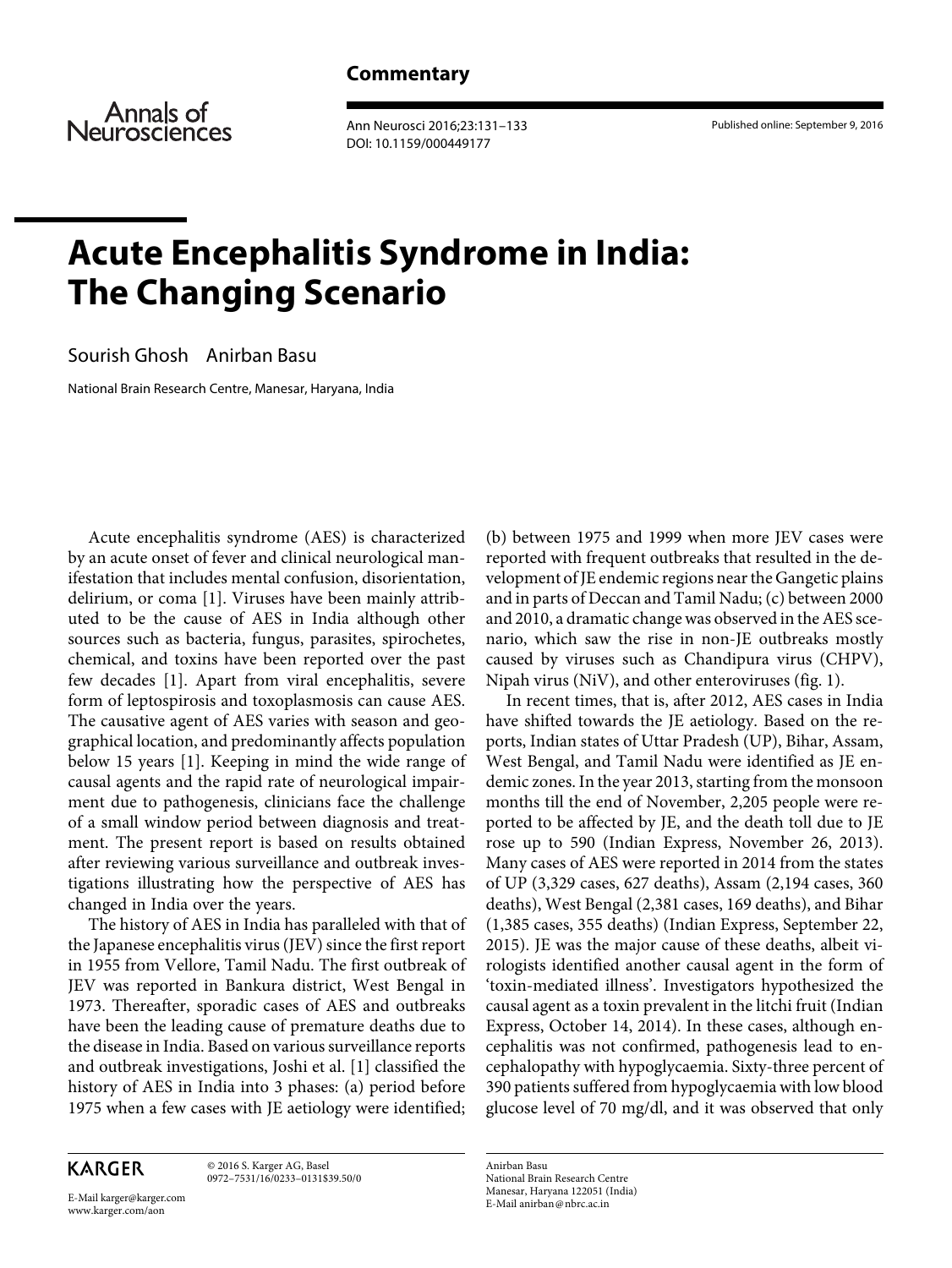

**Fig. 1.** Endemic regions of various viruses reported to cause AES in India. JEV has its endemic zones running along the Gangetic plane including states of UP (east), Bihar, West Bengal and Assam, and parts of Tamil Nadu. CHPV that hit the states of Maharashtra (in Nagpur district) and eastern part of Gujarat in 2003 has extended its influence in the states of Andhra Pradesh. NiV hit the south-east Asian countries, mainly Bangladesh. It had its first outbreak in Siliguri, West Bengal in 2001. NiV again caused an outbreak in Nadia district of West Bengal in 2007. Enterovirus outbreak was first reported from Gorakhpur, UP in 2006. Litchi virus was the latest virus in the list that caused AES in Muzzafarpur, Bihar and Malda, West Bengal from 2013 to 2014.

treatment for hypoglycaemia reduced the number of deaths from 44% in 2013 to 26% in 2014. The toxin was identified as methylene cyclopropyl glycine and was found to rise in litchi seed. Later, though not confirmed, the rise in the toxin in litchi seeds was implied to the use of alpha cypermethrin above the minimum safety levels (Indian Express, July 23, 2014).

 Several government initiatives have been undertaken to educate and improve the hygiene of people living in the JE endemic zones. Government and non-government organizations have been instrumental in providing proper nutrition to the AES-affected population as most of the affected people belong to the lower economic strata of the society. There have been initiatives to help the people residing in the endemic zones for alternative professions such as giving up pig-rearing since pigs are the primary host for JE viruses. Special schools have been set up to help children challenged by clinical sequelae of JE infection (Indian Express, October 19, 2012). Vero cell-derived purified inactivated JE vaccine–JENVAC, was the first vaccine in India that received manufacturing and marketing approvals from the Drug Controller General of India. The vaccine was an outcome of public–private partnership mode between the Indian Council of Medical Research and Bharat Biotech (The Hindu, October 4, 2013). Minocycline, a second generation tetracycline was reported from our laboratory to be protective against JE in the animal model [2]. Based on a pre-clinical study, a phase II clinical trial has been completed at the CSM Medical University (King George Medical College). The trial report showed better outcomes with minocycline, especially in those patients who survived the initial day in hospital [3], although the exact mechanism of action has remained enigmatic.

 AES was coined way back in 2008 by the World Health Organization to streamline the surveillance and research